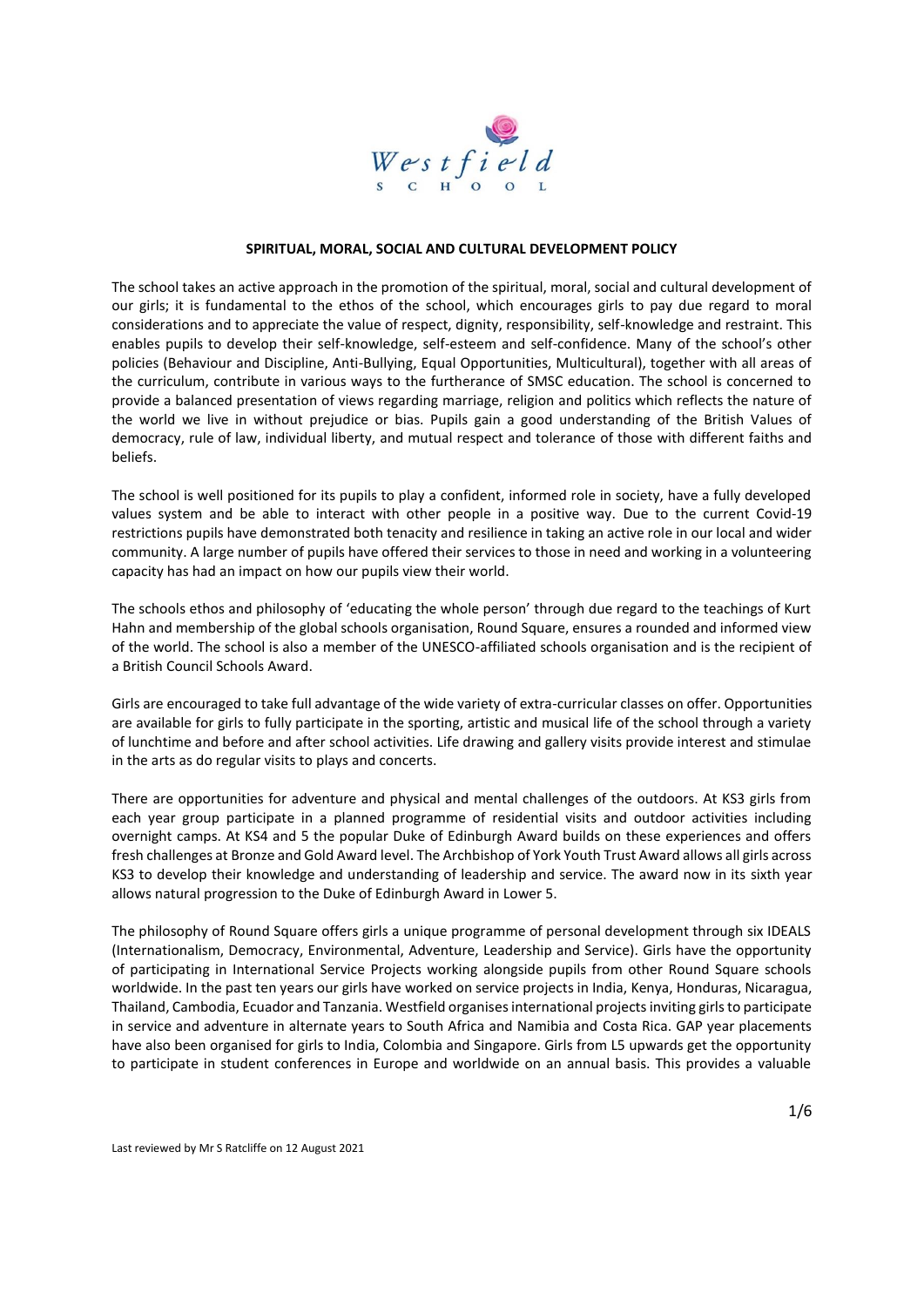exchange of ideas, insights into different cultures and girls form social bonds without political or geographical prejudice.

Weekly Pillar Meetings (based on the Round Square IDEALS), Form Council meetings and House meetings allows the student voice to be heard and prepares pupils for leadership roles within school. These strategies offer whole-school involvement in the decision-making process and underpin our commitment to respect, fairness and inclusivity.

### **Definitions:**

#### **Spiritual Development**

Lessons in RPE but also the arts, extra-curricular activities, educational visits, assemblies and history are used as a means of delivery of spiritual matters. They encourage reflection, creativity and a sense of wonderment and enjoyment in learning. They gain respect for others beliefs and perspectives. Individual and group challenges through a variety of enrichment activities contribute to the spiritual development of the girls.

### **Moral Development**

Personal development relating to human behaviour, the law, citizenship, and the girls' growing understanding of right and wrong and the ability to apply this to their own lives. Girls learn to understand the consequences of their own actions and learn empathy and compassion for others. They offer reasoned views and are prepared to listen to the point of view of others.

#### **Social Development**

Westfield's emphasis on the development of the whole person is concerned with pupils living in harmony with their peer group, the school and the wider community. The involvement in service projects at local schools during Enrichment Week is just one example successful wider community involvement.

### **Cultural Development**

Personal development concerned with the beliefs, values, knowledge, rites and practices shared by the girls, the school, the community and different groups within society, in this country and across the world, form the basis of social interaction and is well-covered both within the curriculum and in extra-curricular activities including Round Square.

### **The contribution to the spiritual aspect of girls' development is achieved through opportunities to:**

- Learn about different beliefs and views, and to develop the girls' ability to express their own in an informed and unprejudiced way through the curriculum
- Appreciate that human endeavour is expressed in many forms and that there are, and have been, many ways in which different peoples express beliefs and live their lives as a form of spiritual expression
- reflect on and appreciate their own and others' work with a sense of value, emotion, respect and feeling
- express a sense of delight at their own and others' achievements at prize-giving, in assembly and on Awards Evening
- understand that quality of life can be influenced through an interaction with other people, nature, the arts and sciences
- recognise and value the worth of everyone's contribution to the whole school community
- express themselves creatively within the curriculum and extra-curricular activities
- feel a wide variety of emotions through a response to experiences encountered in the curriculum and extra-curricular activities
- encounter and experience a spiritual dimension to human experience through, for example, reflection, poignancy, exhilaration, the wonder of growth and natural phenomena
- reflect on and celebrate nature as a source of inspiration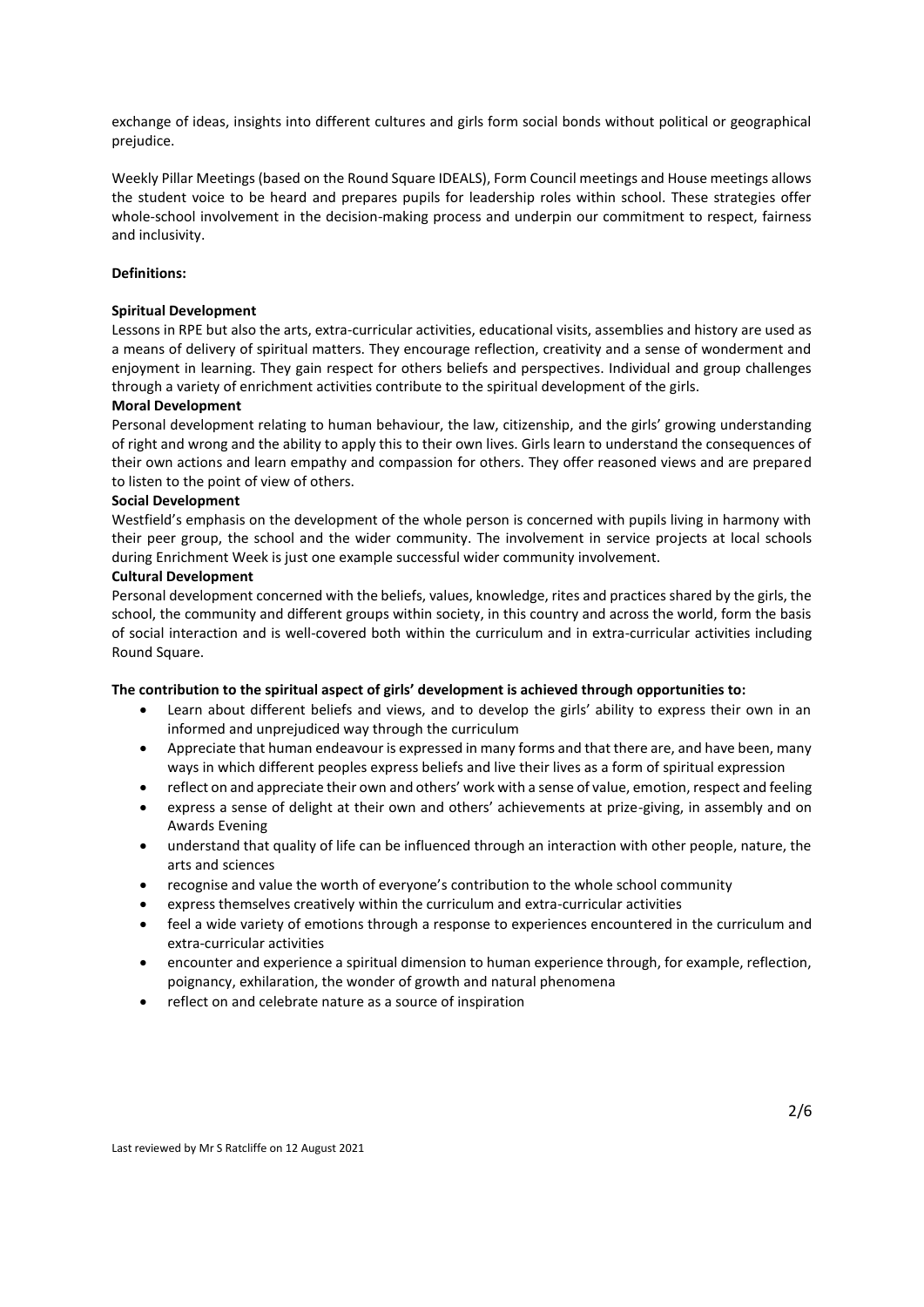**The contribution to the moral aspect of girls' development is achieved through opportunities such as assemblies, Round Square, PSHEE, RPE and House meetings. They will be able to:** 

- acquire self-discipline and make responsible use of their talents
- to take responsibility for their own actions
- distinguish between right and wrong and take responsible actions when deciding how they should act
- acquire and practise those skills needed to form and sustain good relationships including respect for privacy and property, loyalty, trust and confidence
- acquire the will and ability to be responsible members of the community
- articulate the values and attitudes which inform their musical response for example, in responding to religious music or in art discussing a specific work within an exhibition
- recognise, when appropriate, the moral dilemmas which may occur in particular social contexts
- understand the context and functionality of music that is used to express particular religious beliefs or social contexts
- recognise the values and attitudes that are attached to particular musical experiences in a religious and social context

### **The contribution to the social aspect of girls' development is achieved through opportunities to:**

- work co-operatively and collaboratively with each other in the pursuit of shared goals. For example in sport and service activities, musical concerts and house competitions.
- take part in residential, outdoor pursuit activities where teamwork, resilience and determination to overcome personal challenges is very much to the fore
- work with others in situations of trust and responsibility
- understand the importance of, and actively participate and contribute to the life of the school and the wider community. Encouraging girls to take part in whole-school experiences such as drama productions, musical soirees, assemblies and sporting events.
- take responsibility and care for others. For example Little Sister/ Big Sister initiative
- agree and put into practice accepted codes of social conduct
- be aware of the their social responsibilities within their own actions
- interact positively with other girls
- develop self-respect and commitment to others and tasks

# **The contribution to the cultural aspect of girls' development is achieved through opportunities to travel through Round Square and to explore the pillars of Round Square on a daily basis in school and to interact with the local community:**

- draw upon a broad range of cultural traditions to recognise and appreciate the experiences, values, traditions and work of others through the curriculum and extra-curricular opportunities
- experience personal enrichment from an understanding and appreciation of different traditions from pupil's own and other cultures and communities through MFL lessons, UNESCO and Round Square
- recognise, and appreciate that different cultures have similar and different ways of expressing their beliefs and emotions through the arts
- recognise the contributions made by many cultures to musical development and the influences on and contributions to each other
- develop appreciation of and sensitivity towards cultural traditions
- show a willingness to participate in and to embrace the opportunities within school to extend their cultural understanding and awareness

#### **This policy will be implemented through:**

- An agreed written policy put into practice and departmental review documents scrutinised by the SMSC co-ordinator
- A revised PSHEE programme from September 2021

Last reviewed by Mr S Ratcliffe on 12 August 2021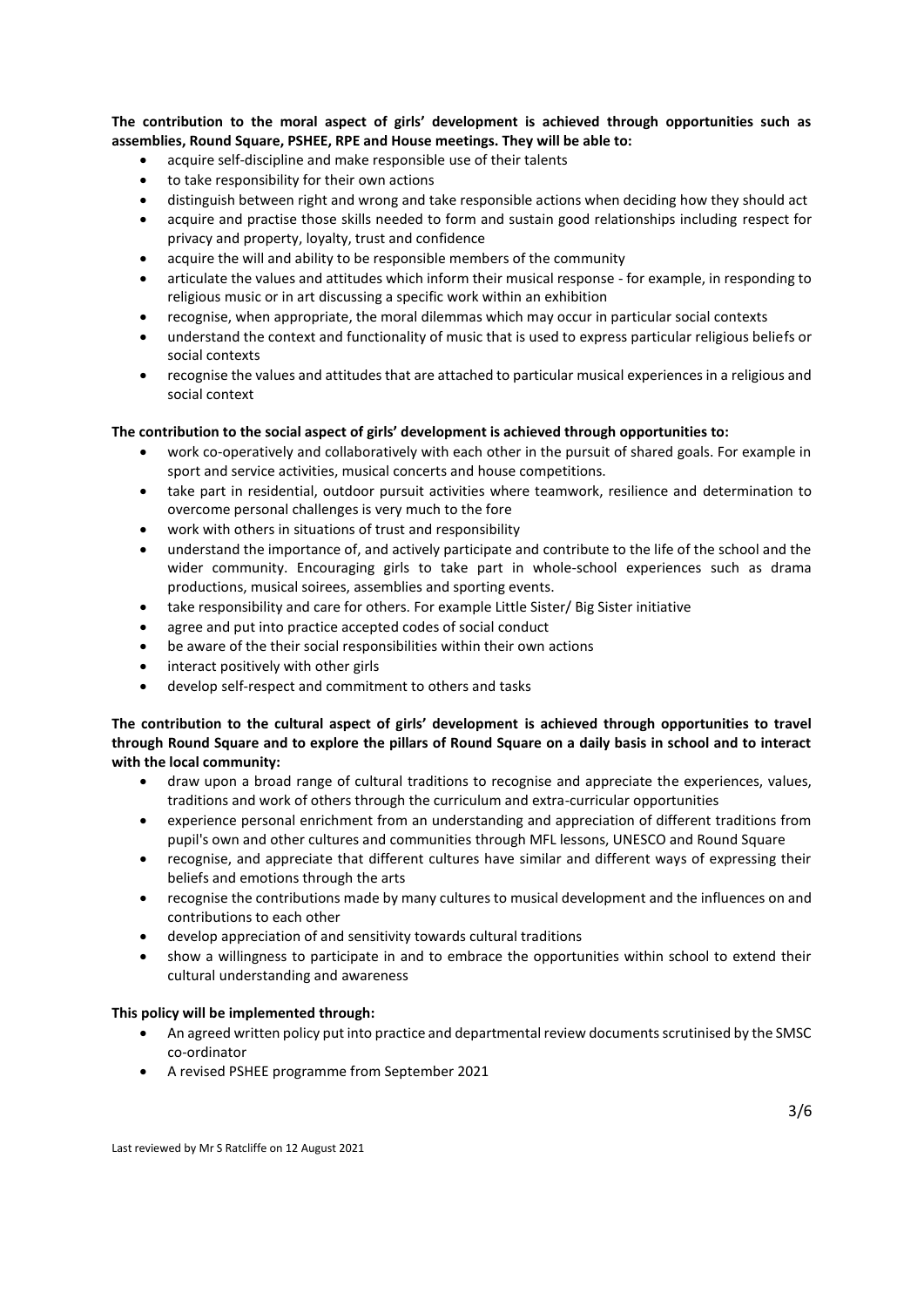- An extended and diverse range of extra-curricular activities that takes into account pupil preferences and staff skills. Extra-curricular activities also include those activities organised and led directly by pupils
- A planned programme of themed assemblies which include festivals from a range of cultures and stories, poems and reflections relating to issues of social or personal behaviour and opportunities to listen to a range of music
- Singing songs from other cultures, listening to a range of multi-cultural music and composing in their style
- Taking time for reflection and encouraging a sense of awe and wonder through Mindfulness programme rolled out across the entire school since 2019.
- Taking opportunities in the curriculum and extended curriculum to reflect and praise examples of girls' work or good deeds
- To plan opportunities and use the extensive school grounds as an area for purposeful study and reflection on the beauty of nature. To understand the importance of the Environmental pillar of Round Square to realise that every generation is a custodian of this planet we inhabit
- Visits to other schools/ houses of worship/ countries and educational opportunities to reflect on the similarities and differences between adults, girls and experiences
- The use of ICT in planned opportunities to use appropriate web sites to access information about festivals/ aspects of other cultures
- Displays of works of art and multicultural resources alongside more traditional and abstract forms
- Planned visits to theatres and galleries and visits from authors

# **PROMOTING FUNDAMENTAL BRITISH VALUES**

Whilst pupils are encouraged to regard people of all faiths, races and cultures with respect and tolerance Westfield does not teach anything that undermines English law. Pupils are made aware of the difference between the law of the land and religious law. This specifically takes place in PSHE and RPE. Teaching and learning across the curriculum, including extra-curricular activities, promotes British values and:

- enables students to distinguish right from wrong in respect of civil and criminal law of England
- enables students to acquire a broad general knowledge and respect for public institutions and services in England
- encourages respect for the democratic process and the basis on which the law is made and applied in England (this should be broken down into more detailed accounts of how public bodies and the judiciary function)

Westfield actively promotes fundamental British Values. Evidence of its implementation can be found in PSHEE programmes, plans for assemblies, house meetings, form council meetings and the weekly Pillar meetings. Schemes of work in History and RPE. Discriminatory or extremist opinions or behaviours are challenged as a matter of routine both in class and in the wider curriculum.

In our PSHEE Programme of Study

- U3 study British values, bullying, finance, the media, smoking and healthy eating
- L4 learn about the court of law, houses of parliament and the judicial system, leisure time, drugs, money and careers
- U4 look into the structure of government and electoral systems, rights and responsibilities, careers, alcohol, sex and relationships
- L5 study balanced lifestyle, wellbeing, mental health, criminal law and current affairs
- U5 look at drugs and sexual health, finance, exam preparation and global government and worldwide democracy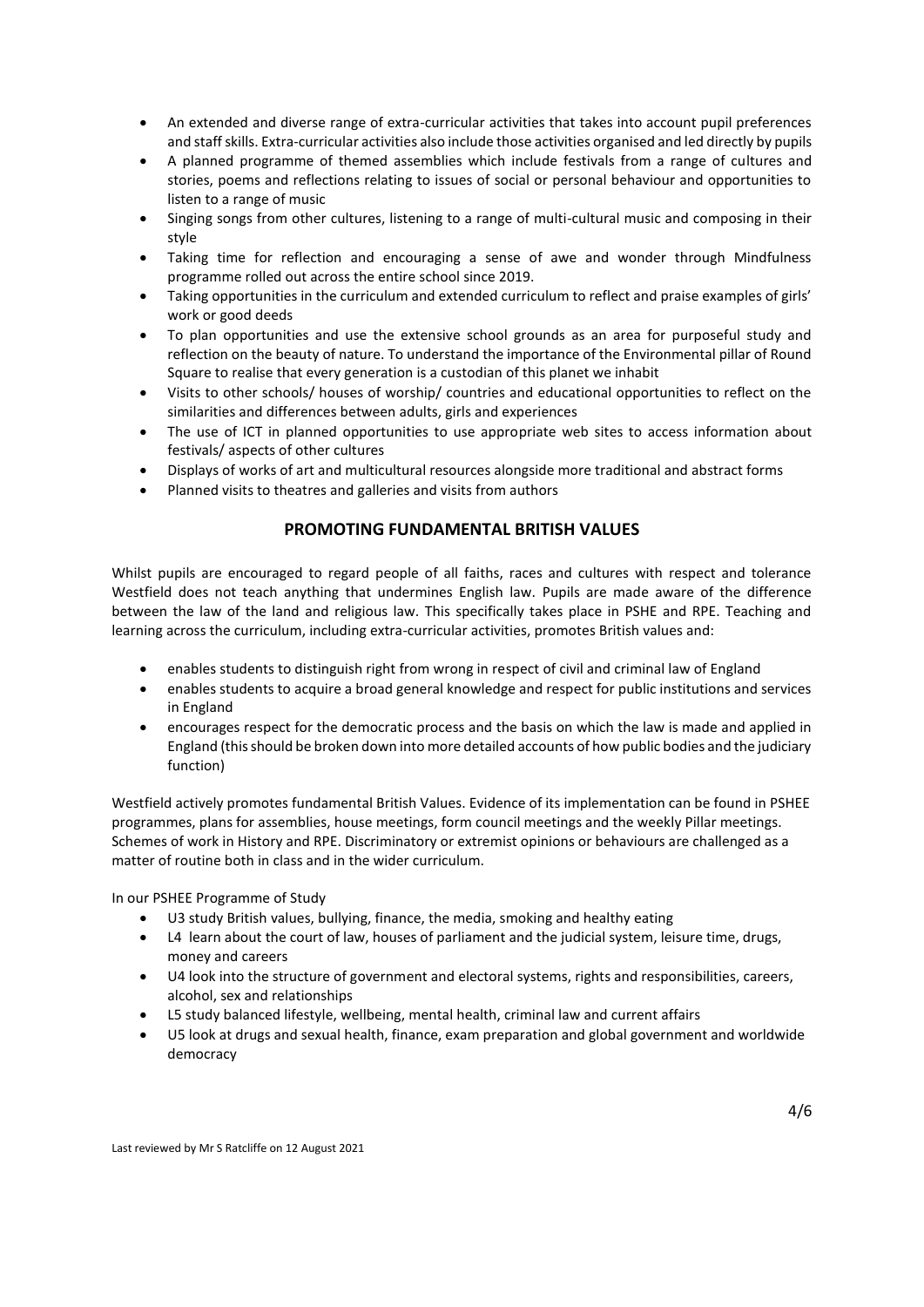A balanced curriculum ensures that the schools teaching reflects the world we live in and due respect is paid to the Equality Act 2010.

## **The Archbishop of York Young Leaders Award**

The Archbishop of York Young Leaders Award at KS3 supports DFE guidance on actively promoting the fundamental British values of democracy; individual liberty; mutual respect for those with different faiths and beliefs.

Throughout the Award **democracy** is promoted as learners are encouraged to express their opinions, debate pros and cons and ultimately come to a consensus.

Individual **liberty** is also encouraged as learners find they have a right to respectfully express their views and beliefs in class and then act on this as they prepare personal volunteering challenges for the benefit of their community.

The award looks at leadership throughout, specifically inspirational leaders; their positive impact on society and the importance of liberty and mutual **respect** in influencing society for good. Working both as individuals and in teams, the learners complete personal challenges, school and community action projects.

The Award also provides relevant activities beyond the classroom enabling students to develop their selfknowledge, self-esteem and self-confidence, including opportunities for learners to understand how they can contribute positively to the lives of those living and working in their locality and schools.

# **Democracy**

- Head girl, deputy head girl, prefects, captains– all positions are applied for and students are interviewed for the post. The Head girl and deputy are democratically elected by pupils
- Pillar Representatives elected representatives from all year groups attend
- Form Council elected representatives from all year groups attend
- Feedback from Form Council Meetings are discussed at SLT Meetings and used to inform strategic and operational decisions. The impact of their input is reported back to students through the Council meetings.
- Student leadership student views are included and considered for appointments including Round Square Student representative, Adventure Captain, Service Captain, Environmental Captain, Art, Drama and Music captains
- Pupils are encouraged to speak to current and prospective parents by acting as guides and attending Open Days
- Students study democratic values across the curriculum especially in RPE and History

# **The Rule of Law**

This is an integral part of the school ethos and students are taught the value of laws, as well as the reasons behind them, in a variety of ways.

- Our Behaviour and Discipline Policy is firmly established and monitored
- There are rewards for good behaviour and the dress code is enforced and monitored on a regular basis
- Rule of law is also covered in other areas including History, ICT, RS and PSHE
- Extra-curricular activities such as UNESCO and Philosophy and Ethics support the value and rule of law
- Assemblies on topics such as responsibility, e-safety including cyber bullying and resolving conflict also ensure that students are aware of the importance of the law.

### **Individual Liberty**

- The philosophy of educating the whole person means that each girl takes part in a unique programme of self-discovery and personal development and learns the value of independence and individual liberty.
- Westfield ensures that all students receive a broad and balanced education that meets their interests, aptitudes and needs for their future aspirations.

Last reviewed by Mr S Ratcliffe on 12 August 2021